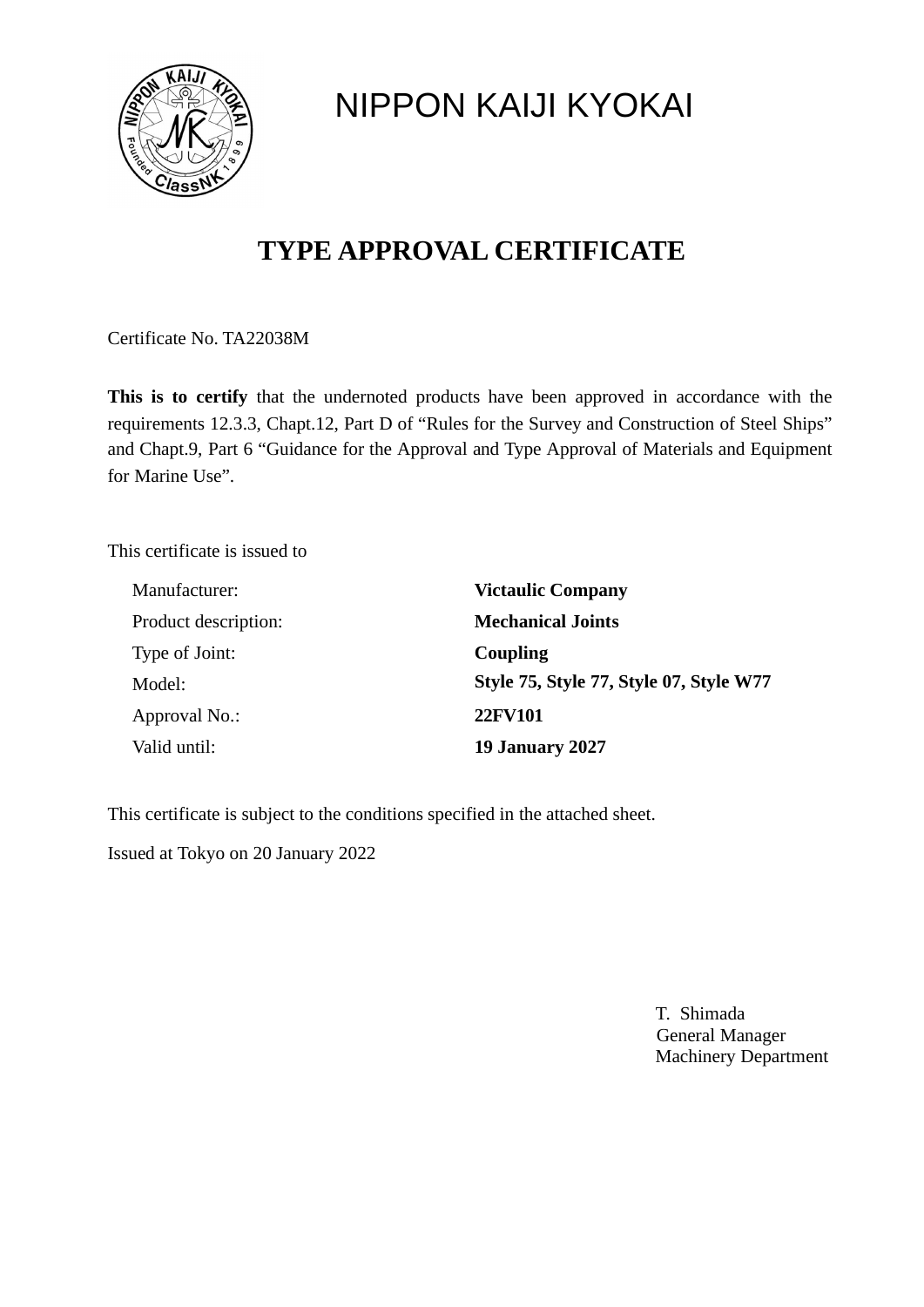# Attached sheet to the Certificate No. TA22038M 1/2

| Model     | Nominal  | Design | Design                                               |                                                                | Kind                                                                        |
|-----------|----------|--------|------------------------------------------------------|----------------------------------------------------------------|-----------------------------------------------------------------------------|
|           | Dia.     | Press. | Temp.                                                | Material $^{1)}$                                               | of                                                                          |
|           | (inch)   | (kPa)  | $({}^{\circ}C)$                                      |                                                                | Fluid                                                                       |
| Style 75  | $1-8$    | 3447   |                                                      | EPDM:<br>Ductile iron<br>EPDM, Nitrile<br>Nitrile:<br>Silione: | Hydraulic oil,<br>Lubricating oil,                                          |
| Style 77  | $1 - 12$ | 6894   | $-34$ to $+110$<br>$-29$ to $+82$<br>$-34$ to $+177$ |                                                                | Fuel oil,<br>Compressed air,<br>Fresh water,<br>Sea water,<br>Steam,<br>Gas |
| Style 07  | $1 - 12$ | 5175   |                                                      |                                                                |                                                                             |
| Style W77 | 14-24    | 2413   |                                                      | Ductile iron<br>EPDM, Nitrile, Silicone                        | (Table D12.8,<br>Chapter 12, Part D of<br>the Society's Rules)              |

# ・**Particulars and conditions:**

### ・**Limitations:**

- The installation of mechanical joints is to be in accordance with the manufacturer's assembly instructions and the requirements of 12.3.3, Chapter12, Part D of the Society's Rules.
- "Style 77 larger than 6" , "Style 07 larger than 6" , and "Style W77" for use in those systems where pressure pulsation is not expected.

### ・**Documents:**

ARDC ENGINEERING LAB REPORT NO,C-WP-011001

# ・**Type Approval Test:**

Tightness test, Vibration test, Pressure pulsation test, Pull-out test, Burst pressure test, Fire resistance test, Vacuum test, Repeated assembly test.

### ・**Production tests**

The joints used for piping belonging to Group I & II defined by the requirements 12.1.3, Chapter 12, Part D of the Society's Rules are to be subjected to hydraulic test in the presence of the Society's surveyor in accordance with the requirements 12.6.1, Chapter 12, Part D of the Society's Rules.